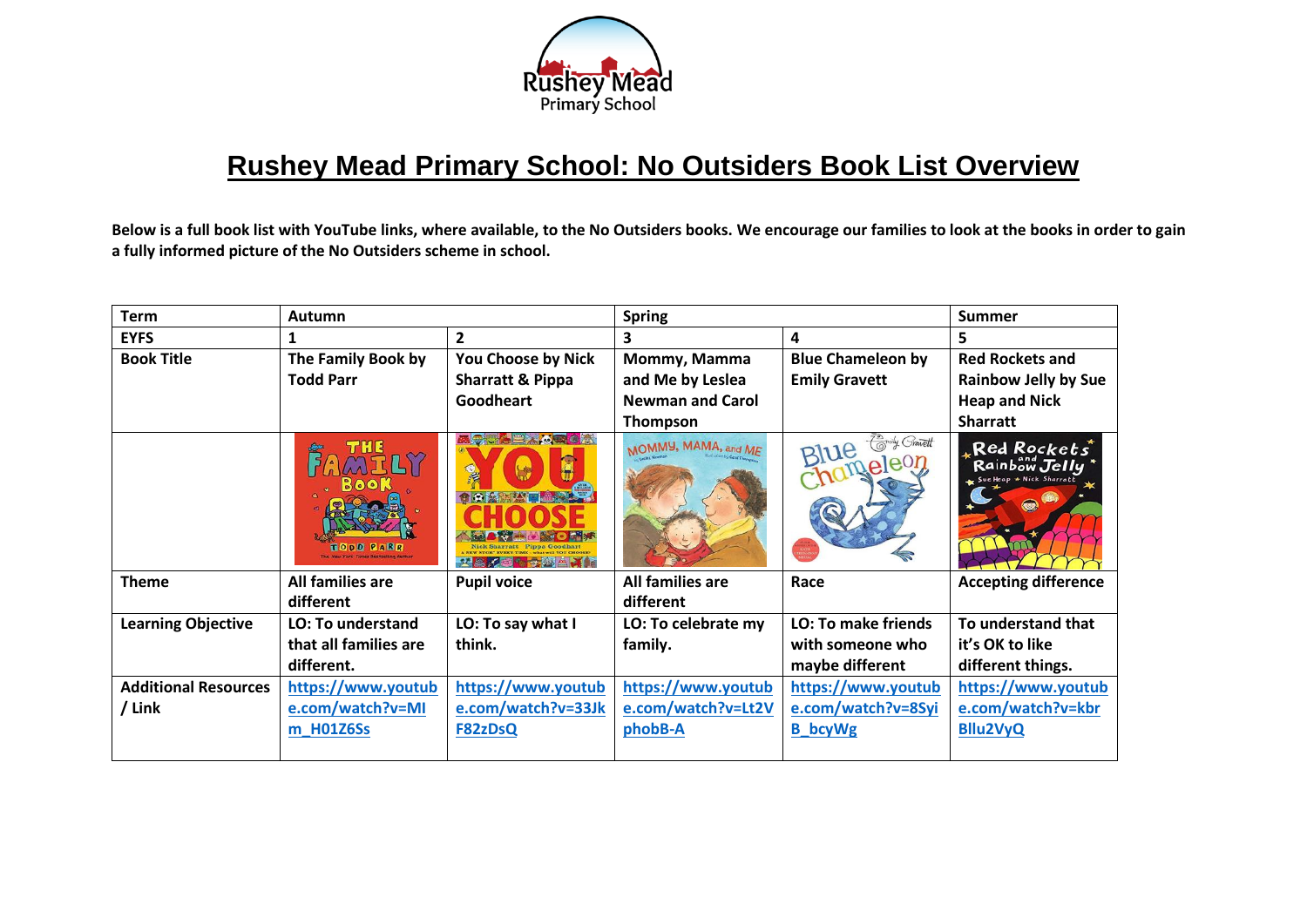

| <b>Term</b>                 | <b>Autumn</b>         |                                                             | <b>Spring</b>                                          |                         | <b>Summer</b>                               |
|-----------------------------|-----------------------|-------------------------------------------------------------|--------------------------------------------------------|-------------------------|---------------------------------------------|
| <b>Year One</b>             |                       | $\overline{2}$                                              | 3                                                      | 4                       | 5                                           |
| <b>Book Title</b>           | <b>Elmer by David</b> | <b>Ten Little Pirates by</b>                                | That's not how you                                     | <b>Max the Champion</b> | My World, your                              |
|                             | <b>McKee</b>          | Mike Brownlow and                                           | do it by Ariane                                        | by S. Stockdale         | <b>World by Melanie</b>                     |
|                             |                       | <b>Simon Rickerty</b>                                       | Hofman-Maniyar                                         |                         | Walsh                                       |
|                             | <b>David M'Kee</b>    | <b>TEN LITTLE PIRATES</b><br>Mike Brownlow & Simon Rickerty | That's NOT<br>how you do it!<br>Ariane Hofmann-Maniyan |                         | my world,<br>your world<br>melanie<br>walsh |
| <b>Theme</b>                | Race                  | <b>Gender Equality</b>                                      | <b>Accepting Difference</b>                            | <b>Disability</b>       | Race                                        |
| <b>Learning Objective</b>   | To like the way I am  | To play with boys                                           | To accept people are                                   | To understand that      | To understand that                          |
|                             |                       | and girls                                                   | different                                              | our bodies work in      | we share the word                           |
|                             |                       |                                                             |                                                        | different ways.         | with lots of people                         |
| <b>Additional Resources</b> | https://www.youtub    | https://www.youtub                                          | N/A                                                    | N/A                     | N/A                                         |
| / Link                      | e.com/watch?v=wdy     | e.com/watch?v=wo9                                           |                                                        |                         |                                             |
|                             | o4ykh2WA              | z4azK2ZE                                                    |                                                        |                         |                                             |
|                             |                       |                                                             |                                                        |                         |                                             |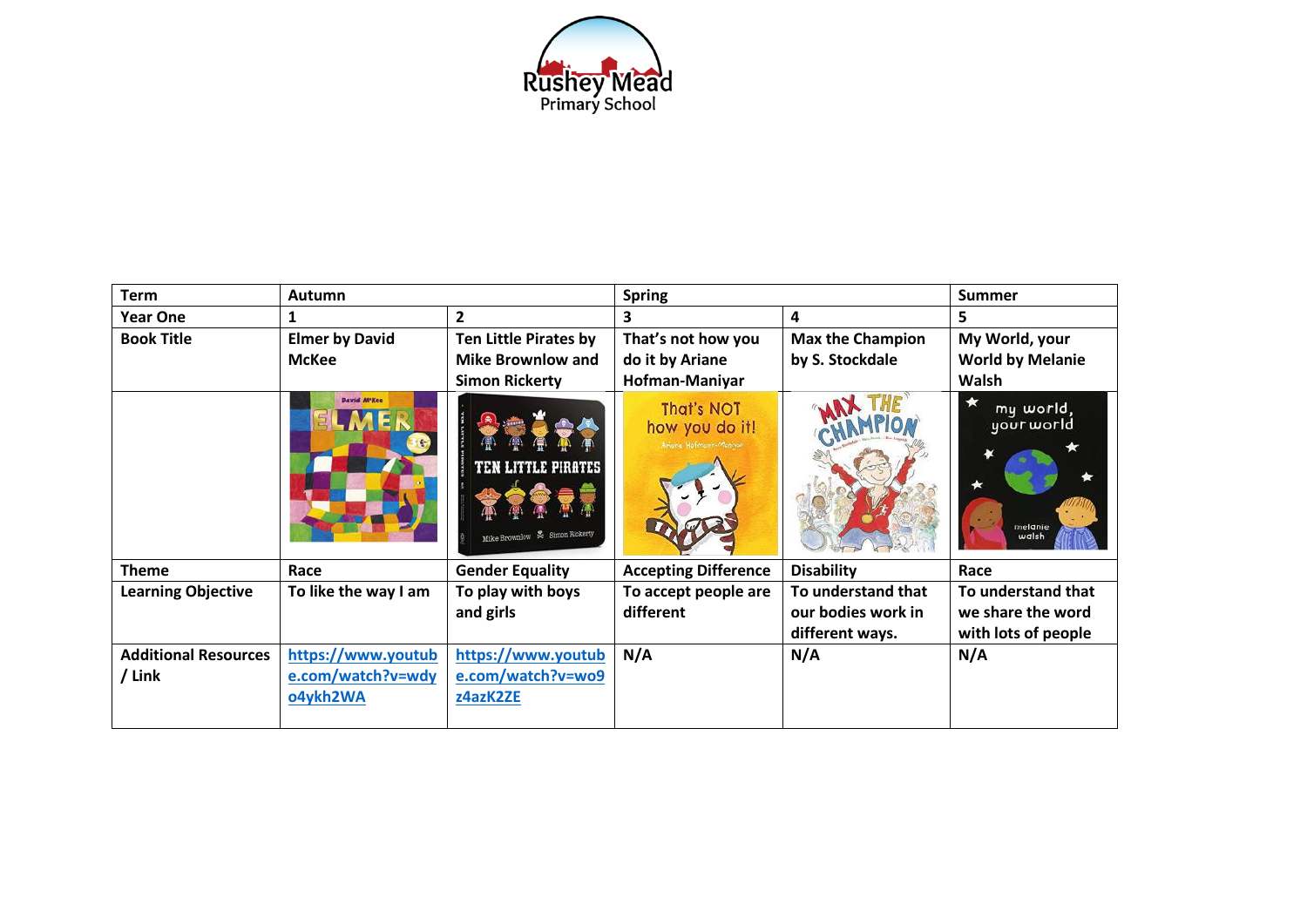

| <b>Term</b>                 | Autumn                                    |                                                  | <b>Spring</b>                      |                                 | <b>Summer</b>                               |
|-----------------------------|-------------------------------------------|--------------------------------------------------|------------------------------------|---------------------------------|---------------------------------------------|
| <b>Year Two</b>             |                                           | $\overline{2}$                                   | 3                                  | 4                               | 5                                           |
| <b>Book Title</b>           | The Great big book                        | The First Slodge by                              | The Odd Egg by                     | What the Jackdaw                | <b>Blown Away by Rob</b>                    |
|                             | of families by M.                         | Jeanne Willis                                    | <b>Emily Gravett</b>               | saw by Julia                    | <b>Biddulph</b>                             |
|                             | <b>Hoffman</b>                            |                                                  |                                    | <b>Donaldson and Nick</b>       |                                             |
|                             |                                           |                                                  |                                    | <b>Sharratt</b>                 |                                             |
|                             | The Great<br><b>Book</b><br><u>ramili</u> | THE<br>FIRST<br>SLODGE<br>WILLIS - JENNI DESMOND | The<br>Odc<br>Egg<br>Emily Gravett | Julia Donaldson • Nick Sharratt | Pob Biddulps<br>A Penguin Blue<br>adventure |
| <b>Theme</b>                | <b>UK is diverse</b>                      | <b>Celebrate diversity</b>                       | <b>Different Families</b>          | <b>Disability</b>               | Race                                        |
| <b>Learning Objective</b>   | To understand what                        | To understand how                                | To understand what                 | To communicate in               | To be able to work                          |
|                             | diversity is                              | we share the world                               | makes someone feel                 | different ways                  | with everyone in my                         |
|                             |                                           |                                                  | proud                              |                                 | class                                       |
| <b>Additional Resources</b> | https://www.youtub                        | N/A                                              | https://www.youtub                 | https://www.youtub              | https://www.youtub                          |
| / Link                      | e.com/watch?v=fDp                         |                                                  | e.com/watch?v=8LK                  | e.com/watch?v=IDVt              | e.com/watch?v=I5cX                          |
|                             | ckrBI0S8                                  |                                                  | oji2i7Cw                           | p8nd-zU                         | mbbXcQQ                                     |
|                             |                                           |                                                  |                                    |                                 |                                             |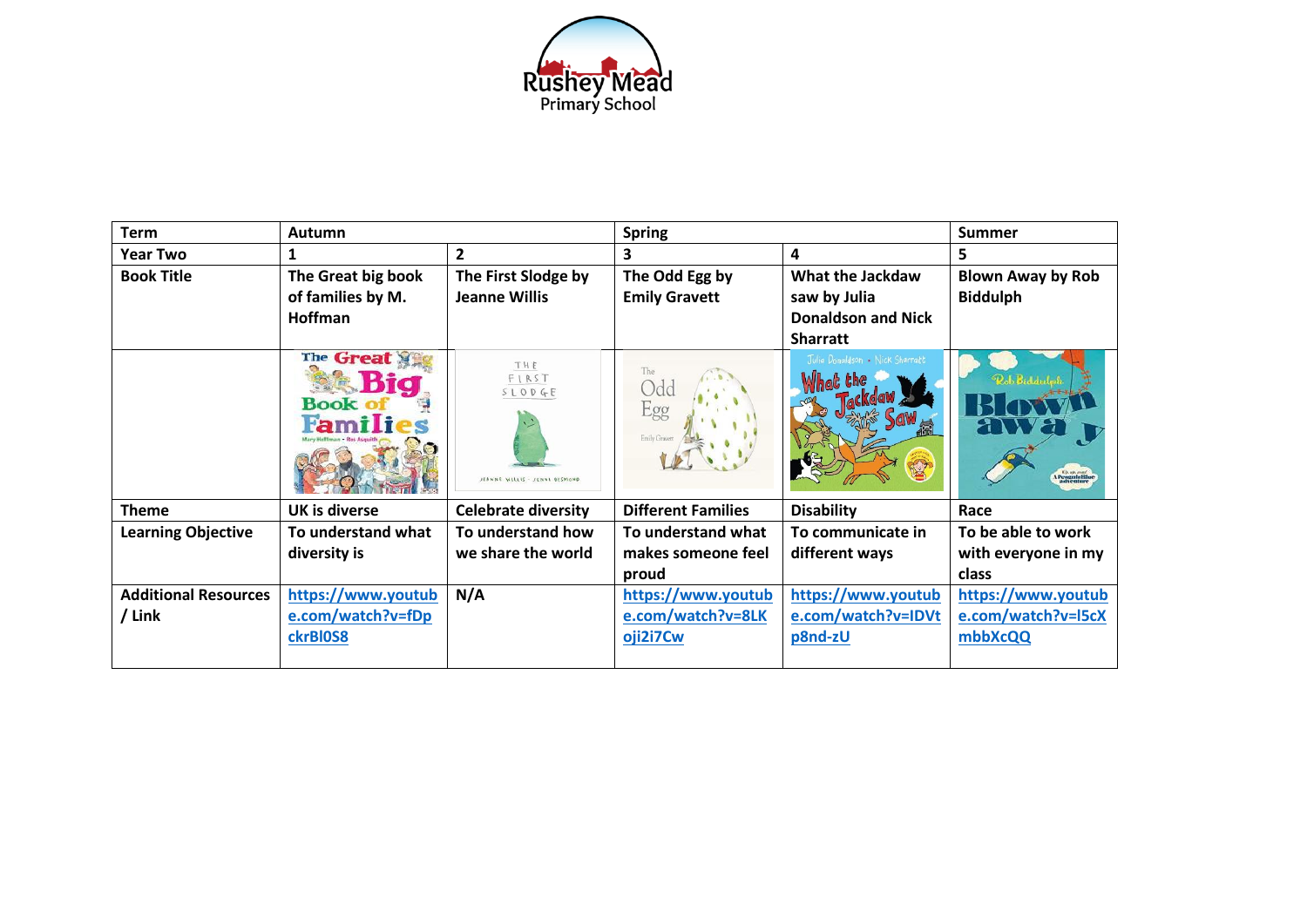

| <b>Term</b>                 | <b>Autumn</b>                                                      |                              | <b>Spring</b>          |                                        | <b>Summer</b>                        |
|-----------------------------|--------------------------------------------------------------------|------------------------------|------------------------|----------------------------------------|--------------------------------------|
| <b>Year Three</b>           |                                                                    | $\overline{2}$               | 3                      | 4                                      | 5                                    |
| <b>Book Title</b>           | <b>Big Bob, Little Bob</b>                                         | This is our house by         | Two Monsters by        | The Hueys in the                       | <b>Beegu by Alexis</b>               |
|                             | by James Howe                                                      | <b>Michael Rosen</b>         | David McKee            | New Jumper by                          | Deacon                               |
|                             |                                                                    |                              |                        | <b>Oliver Jeffers</b>                  |                                      |
|                             | BIG BOB.<br>Little Bob<br><b>James Howe</b><br>aura Ellen Anderson | 新<br>This Is                 | David McKee            | The HUIETS in<br><b>DEIVER JEFFERS</b> | <b>Alexis Deacon</b><br><b>BEEGU</b> |
| <b>Theme</b>                | Having an opinion                                                  | <b>Bullying/discriminati</b> | <b>Problem Solving</b> | Be yourself/ self                      | <b>Bullying, isolation</b>           |
|                             |                                                                    | on                           |                        | esteem                                 |                                      |
| <b>Learning Objective</b>   | To use my pupil                                                    | To understand what           | To find a solution to  | Use strategies to                      | To be welcoming                      |
|                             | voice                                                              | discrimination               | a problem              | help someone who                       |                                      |
|                             |                                                                    | means                        |                        | feels different                        |                                      |
| <b>Additional Resources</b> | https://www.youtub                                                 | https://www.youtub           | N/A                    | https://www.youtub                     | https://www.youtub                   |
| / Link                      | e.com/watch?v=Ryw                                                  | e.com/watch?v=wf             |                        | e.com/watch?v=0c5l                     | e.com/watch?v=D84                    |
|                             | crzgtFJs                                                           | n6yjr9T0                     |                        | Avmj04A                                | WWxBhbn4                             |
|                             |                                                                    |                              |                        |                                        |                                      |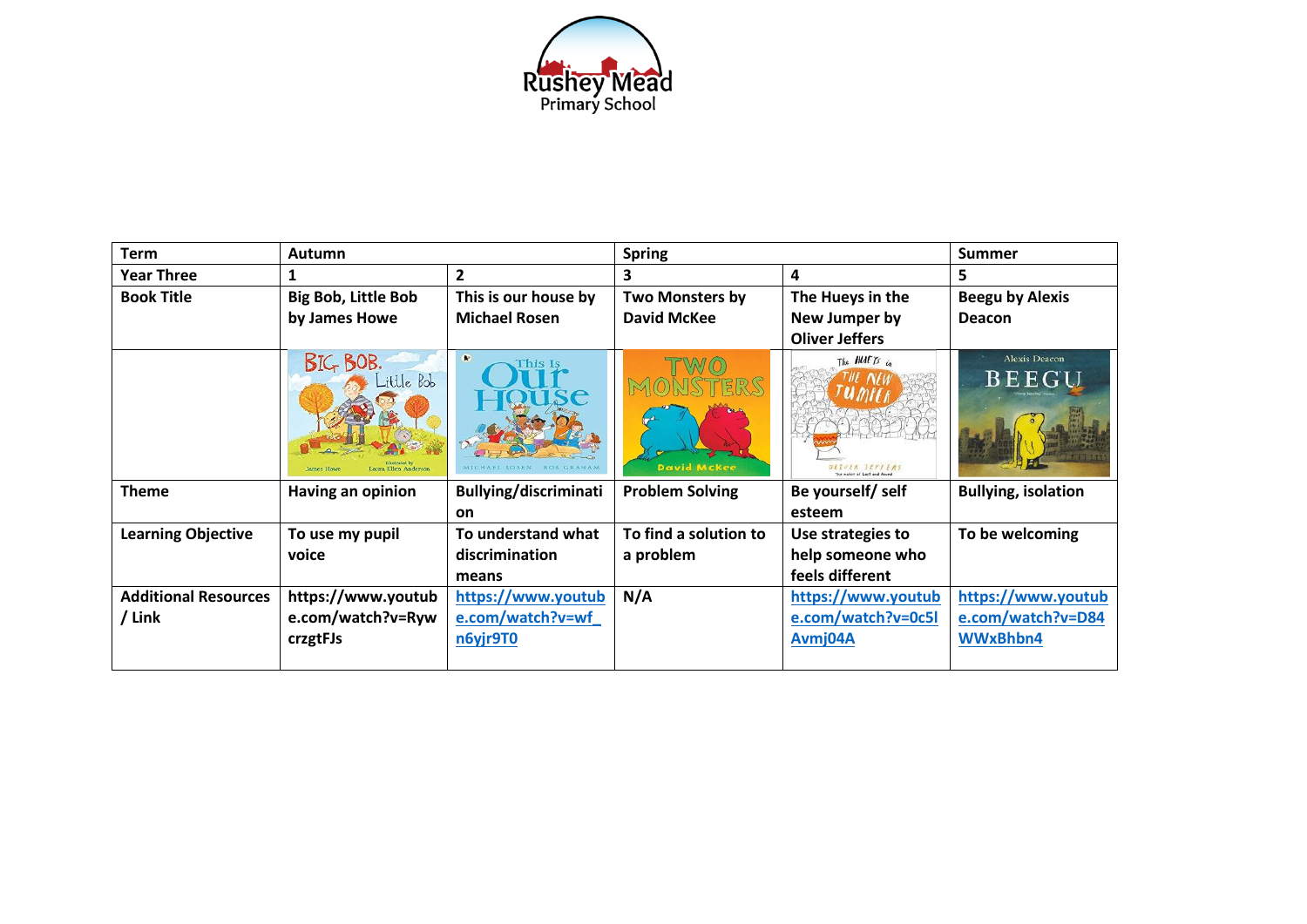

| <b>Term</b>                 | <b>Autumn</b>                                              |                                                | <b>Spring</b>                                                    |                       | <b>Summer</b>                           |
|-----------------------------|------------------------------------------------------------|------------------------------------------------|------------------------------------------------------------------|-----------------------|-----------------------------------------|
| <b>Year Four</b>            |                                                            | $\overline{2}$                                 | 3                                                                | 4                     | 5.                                      |
| <b>Book Title</b>           | Dogs don't do ballet                                       | King and King by L.de                          | The Way back home                                                | The Flower by John    | Red: A crayon's story                   |
|                             | by A. Kemp and S.                                          | Hann and S. Nijland                            | by Oliver Jeffers                                                | Light                 | by Michael Hall                         |
|                             | Ogilvie                                                    |                                                |                                                                  |                       |                                         |
|                             | <b>DOGS</b><br>Illustrated by Sara Ogilvie<br>by Anna Kemp | King & King<br>inda de Haan<br>3 Siern Niiland | From international bestseller<br>$OLIVERJEFFERS$<br>BACK<br>HOME | desired by LISA EVANS | <b>Michael Hall</b><br>A Crayon's Story |
| <b>Theme</b>                | Self-Confidence                                            | <b>Relationships</b>                           | Race                                                             | <b>Choices</b>        | Self-Confidence                         |
| <b>Learning Objective</b>   | To know when to be                                         | To understand why                              | To overcome                                                      | To ask questions      | To be who you want                      |
|                             | assertive                                                  | people choose to get                           | language as a barrier                                            |                       | to be                                   |
|                             |                                                            | married                                        |                                                                  |                       |                                         |
| <b>Additional Resources</b> | https://www.youtub                                         | https://www.youtub                             | https://www.youtub                                               | N/A                   | https://www.youtub                      |
| / Link                      | e.com/watch?v=KrA                                          | e.com/watch?v=lQrg                             | e.com/watch?v=5bC                                                |                       | e.com/watch?v=aW                        |
|                             | <b>WpkerZRY</b>                                            | <b>WSMChuo</b>                                 | evkUH Go                                                         |                       | hO6LY4Lbs                               |
|                             |                                                            |                                                |                                                                  |                       |                                         |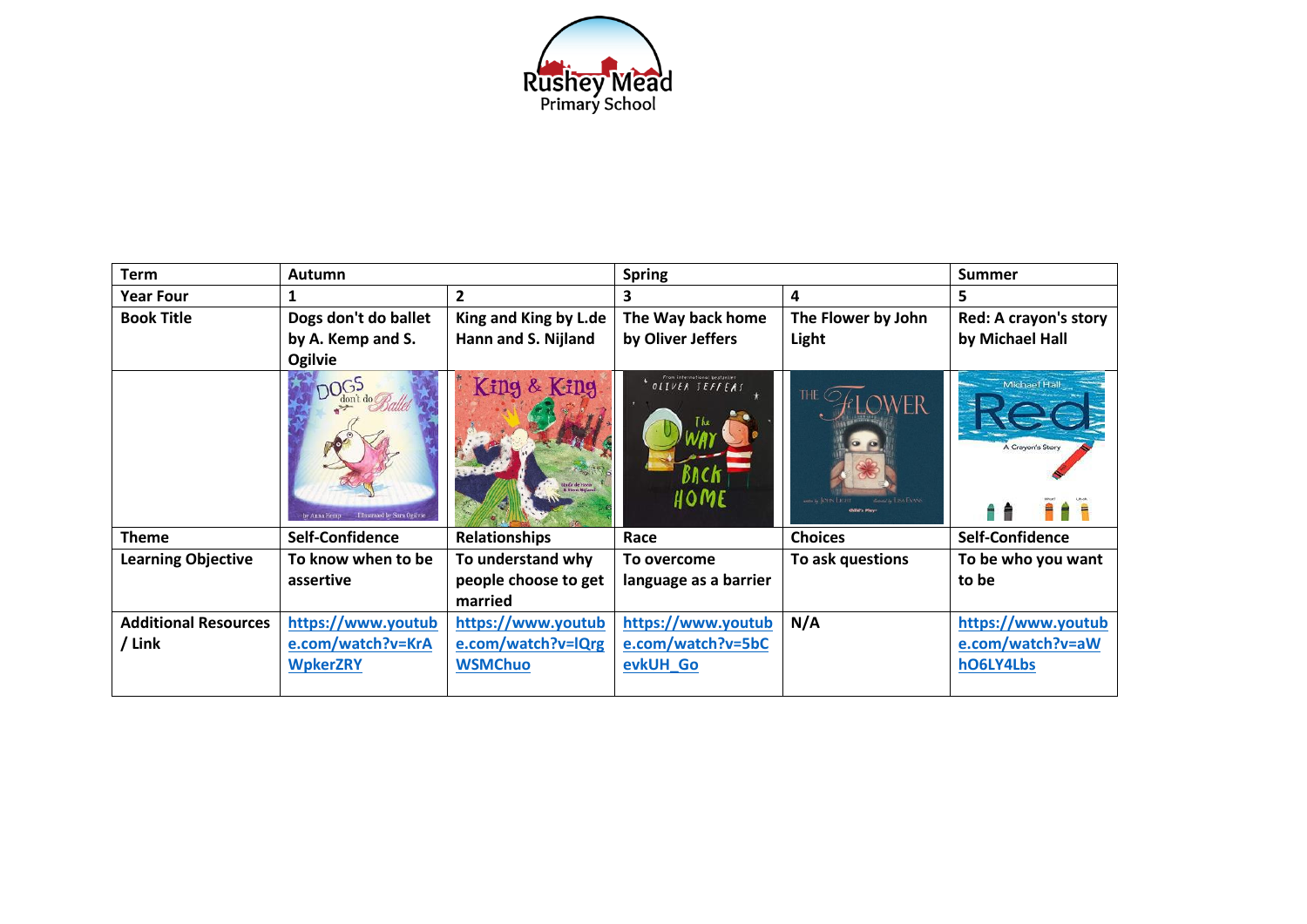

| <b>Term</b>                 | Autumn                                                                 |                       | <b>Spring</b>               |                                                   | <b>Summer</b>                                                       |
|-----------------------------|------------------------------------------------------------------------|-----------------------|-----------------------------|---------------------------------------------------|---------------------------------------------------------------------|
| <b>Year Five</b>            | $\mathbf{1}$                                                           | $\overline{2}$        | 3                           | 4                                                 | 5                                                                   |
| <b>Book Title</b>           | <b>Where the Poppies</b>                                               | Rose Blanche by Ian   | How to heal a               | The cow who                                       | <b>And Tango make</b>                                               |
|                             | Now Grow by H.                                                         | McEwan and R.         | broken wing by Bob          | climbed a tree by                                 | Three by J.                                                         |
|                             | <b>Robinson and M.</b>                                                 | Innocenti             | Graham                      | <b>Gemma Merino</b>                               | <b>Richardson and P.</b>                                            |
|                             | <b>Impey</b>                                                           |                       |                             |                                                   | <b>Parnell</b>                                                      |
|                             | Where The Poppies<br><b>New Grew</b><br>Hilary Robinson & Martin Impey |                       | <b>GRAHAM</b><br><b>BOB</b> | THE<br>COW WHO<br><b>CLIMBED</b><br><b>A TREE</b> | and 1<br>lango<br>makes<br>three<br><b>Australied by Henry Colo</b> |
| <b>Theme</b>                | British values, age                                                    | Religion, race        | Choosing to help            | <b>Being assertive</b>                            | Prejudice, different                                                |
|                             |                                                                        | prejudice,            |                             |                                                   | ideas and co-                                                       |
|                             |                                                                        | discrimination        |                             |                                                   | existence                                                           |
| <b>Learning Objective</b>   | To learn from our                                                      | To justify my actions | To recognise when           | To exchange                                       | To accept people                                                    |
|                             | past                                                                   |                       | someone needs help          | dialogue                                          | who are different                                                   |
|                             |                                                                        |                       |                             |                                                   | from me                                                             |
| <b>Additional Resources</b> | https://www.youtub                                                     | https://www.youtub    | https://www.youtub          | https://www.youtub                                | https://www.youtub                                                  |
| / Link                      | e.com/watch?v=ZPtk                                                     | e.com/watch?v=cQV     | e.com/watch?v=-             | e.com/watch?v=3gF                                 | e.com/watch?v=bGZ                                                   |
|                             | O5JbTG0                                                                | gniMcuoE              | 9iPyfVmpzM                  | 1R6QP_cE                                          | <b>HD4SKmQU</b>                                                     |
|                             |                                                                        |                       |                             |                                                   |                                                                     |